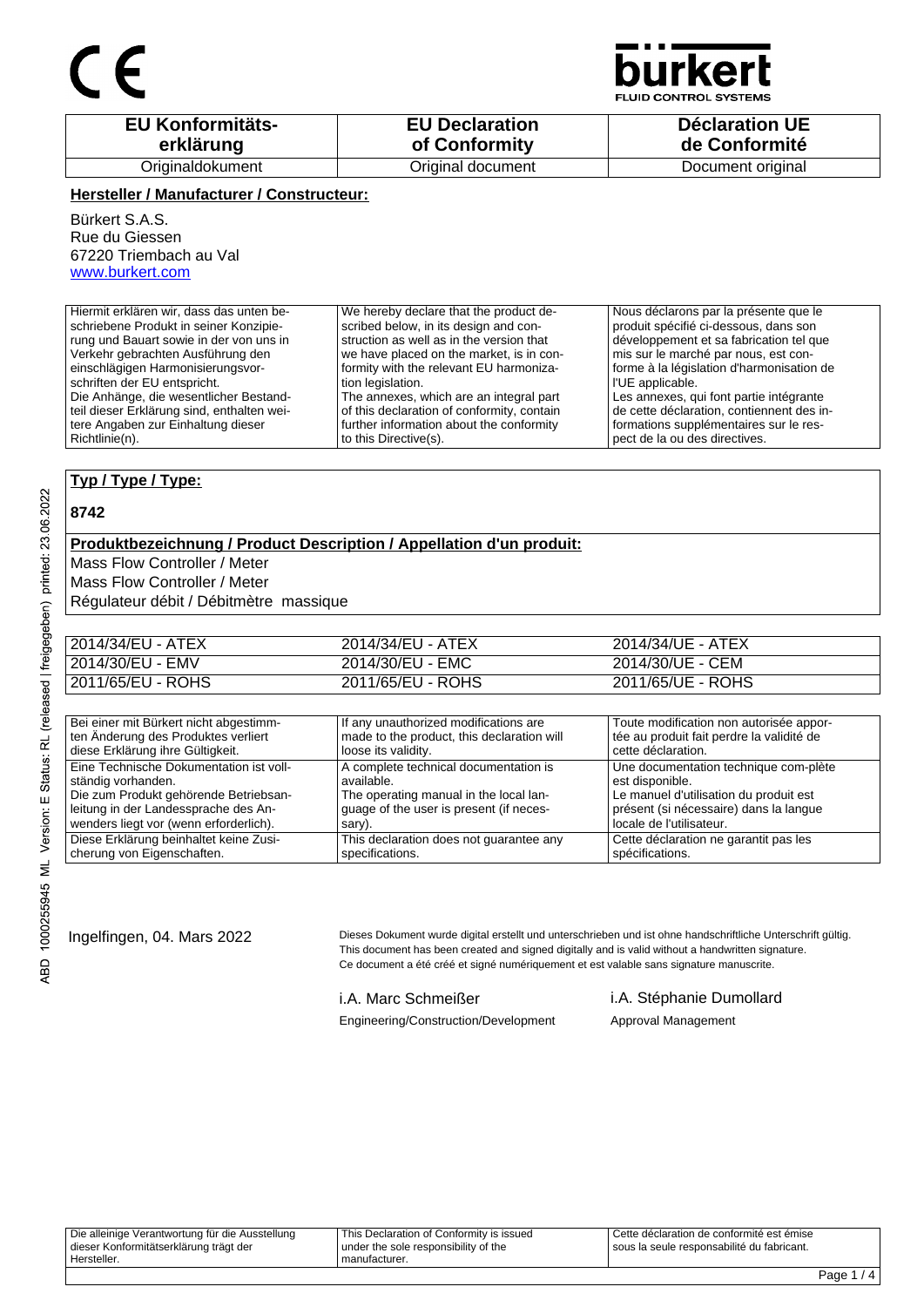



| <b>Anhang ATEX zur</b><br>EU Konformitätserklärung                                                                                                                                                                                                                                                                          | <b>Annex ATEX for</b><br><b>EU Declaration of Conformity</b>                                                                                                                                                                                                                                                                              | Annexe ATEX à la<br><b>Déclaration UE de</b>                                                                                                                                                                                                                                                                                            |
|-----------------------------------------------------------------------------------------------------------------------------------------------------------------------------------------------------------------------------------------------------------------------------------------------------------------------------|-------------------------------------------------------------------------------------------------------------------------------------------------------------------------------------------------------------------------------------------------------------------------------------------------------------------------------------------|-----------------------------------------------------------------------------------------------------------------------------------------------------------------------------------------------------------------------------------------------------------------------------------------------------------------------------------------|
| Originaldokument                                                                                                                                                                                                                                                                                                            | Original document                                                                                                                                                                                                                                                                                                                         | Document original                                                                                                                                                                                                                                                                                                                       |
|                                                                                                                                                                                                                                                                                                                             |                                                                                                                                                                                                                                                                                                                                           |                                                                                                                                                                                                                                                                                                                                         |
| 2014/34/EU - ATEX                                                                                                                                                                                                                                                                                                           | 2014/34/EU - ATEX                                                                                                                                                                                                                                                                                                                         | 2014/34/UE - ATEX                                                                                                                                                                                                                                                                                                                       |
|                                                                                                                                                                                                                                                                                                                             | Reference in the Official Journal of the EU: L 96 dated 29.3.2014                                                                                                                                                                                                                                                                         |                                                                                                                                                                                                                                                                                                                                         |
| Typ / Type / Type (Geräteschlüssel / product specification key / clé de produit):                                                                                                                                                                                                                                           |                                                                                                                                                                                                                                                                                                                                           |                                                                                                                                                                                                                                                                                                                                         |
| (1)                                                                                                                                                                                                                                                                                                                         |                                                                                                                                                                                                                                                                                                                                           |                                                                                                                                                                                                                                                                                                                                         |
| Variabler Code / Variable code / Variable Code:<br>(1)                                                                                                                                                                                                                                                                      | Gilt nur in Verbindung mit / Only valid in combination with / Est uniquement valable en lien avec: PX03 oder PX13                                                                                                                                                                                                                         |                                                                                                                                                                                                                                                                                                                                         |
| Der oben beschriebene Gegenstand der<br>Erklärung erfüllt die Vorschriften der<br>Richtlinie 2014/34/EU des Europäischen<br>Parlaments und des Rates vom 26. Februar<br>2014 zur Harmonisierung der<br>Rechtsvorschriften der Mitgliedstaaten<br>für Geräte und Schutzsysteme zur be-<br>stimmungsgemäßen Verwendung in ex- | The object of the declaration described<br>above is in conformity with Directive<br>2014/34/EU of the European Parliament<br>and of the Council of 26 February 2014<br>on the harmonisation of the laws of the<br>Member States relating to equipment<br>and protective systems intended for use<br>in potentially explosive atmospheres. | L'objet de la déclaration décrit ci-dessus<br>est conforme à la directive 2014/34/UE<br>du Parlement européen et du Conseil du<br>26 février 2014 relative à l'harmonisation<br>des législations des États membres<br>concernant les appareils et les systèmes<br>de protection destinés à être utilisés<br>en atmosphères explosibles. |
| plosionsgefährdeten Bereichen.<br>Nur gültig in Verbindung mit der EX-<br>Kennzeichnung des Gerätes!                                                                                                                                                                                                                        | Only valid in combination with the<br>EX-marking of the equipment!                                                                                                                                                                                                                                                                        | Uniquement valable en liaison avec le<br>marquage EX de l'appareil!                                                                                                                                                                                                                                                                     |
| Das Gerät kann eingesetzt werden ge-<br>mäß den auf dem Typschild und in der<br>Betriebsanleitung angegebenen Daten.                                                                                                                                                                                                        | The device can be used in accordance<br>with the data given on the nameplate<br>and in the operating instructions.                                                                                                                                                                                                                        | Le dispositif peut être utilisé conformé-<br>ment aux indications de la plaque signa-<br>létique et dans la notice d'utilisation.                                                                                                                                                                                                       |
| Die Schutzziele der Niederspannungs-<br>richtlinie 2014/35/EU wurden eingehal-<br>ten.                                                                                                                                                                                                                                      | The protection objectives of the low<br>Voltage Directive 2014/35/EU are com-<br>plied with.                                                                                                                                                                                                                                              | Les objectifs de sécurité de la Directive<br>Basse Tension 2014/35/UE ont été ob-<br>servés.                                                                                                                                                                                                                                            |
|                                                                                                                                                                                                                                                                                                                             |                                                                                                                                                                                                                                                                                                                                           |                                                                                                                                                                                                                                                                                                                                         |
| Für die Bewertung wurden folgende<br>Normen herangezogen (wenn anwend-<br>bar):                                                                                                                                                                                                                                             | For evaluation of the conformity, the<br>following standards were consulted<br>(if applicable):                                                                                                                                                                                                                                           | Pour l'évaluation de la conformité, les<br>normes suivantes ont été utilisées (le<br>cas échéant):                                                                                                                                                                                                                                      |
| EN 60079-15:2010, EN 60079-31:2014, EN IEC 60079-0:2018                                                                                                                                                                                                                                                                     |                                                                                                                                                                                                                                                                                                                                           |                                                                                                                                                                                                                                                                                                                                         |

| Die Sicherheits- und Einbauhinweise     | The instructions for safety and      | Les consignes de sécurité et d'installation |
|-----------------------------------------|--------------------------------------|---------------------------------------------|
| der mitgelieferten Produktdokumentation | installation of the enclosed product | décrites dans la documentation fournie      |
| sind zu beachten                        | I documentation have to be observed. | avec le produit doivent être respectées.    |
|                                         |                                      |                                             |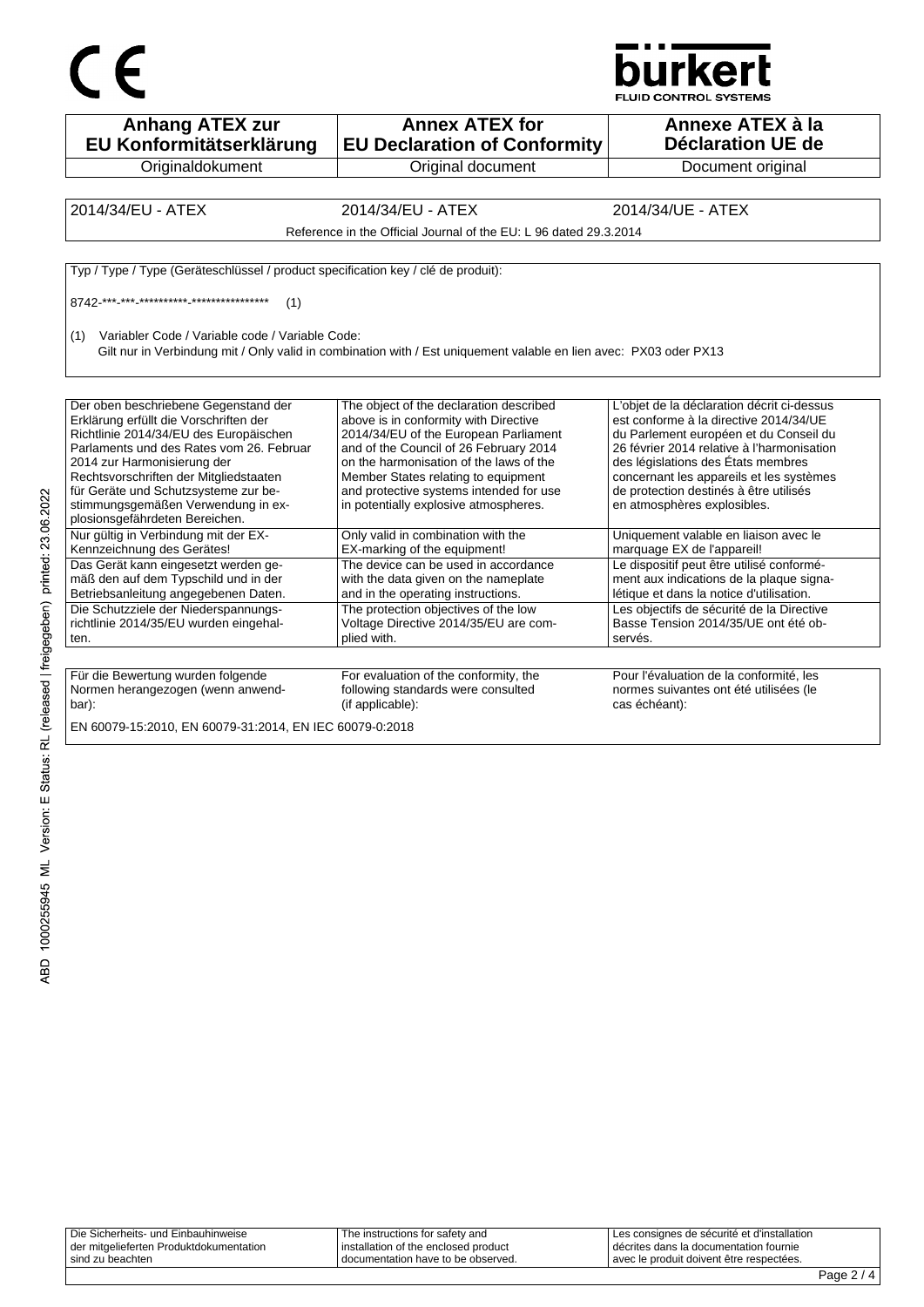

**Anhang EMV zur EU Konformitätserklärung Originaldokument Annex EMC for EU Declaration of Conformity** Original document **Annexe CEM à la Déclaration UE de**  Document original 2014/30/EU - EMV 2014/30/EU - EMC 2014/30/UE - CEM Reference in the Official Journal of the EU: L 96 dated 29.3.2014 Typ / Type / Type (Geräteschlüssel / product specification key / clé de spécification produit): 8742-\*\*\*-\*\*\*-\*\*\*\*\*\*\*\*\*\*-\*\*\*\*\*\*\*\*\*\*\*\*\*\*\* Nur Ausprägung "S" in Merkmal SENA (Sensorart) Only characteristic "S" in feature SENA (Sensor) Seulement "S" caractéristique fonction SENA (capteur) Der oben beschriebene Gegenstand der Erklärung erfüllt die Vorschriften der Richtlinie 2014/30/EU des Europäischen Parlaments und des Rates vom 26. Februar 2014 zur Harmonisierung der Rechtsvorschriften der Mitgliedsstaaten über die elektromagnetische Verträglichkeit. The object of the declaration described above is in conformity with Directive 2014/30/EU of the European Parliament and of the Council of 26 February 2014 on the harmonisation of the laws of the Member States relating to electromagnetic compatibility. L'objet de la déclaration décrit ci-dessus est conforme à la directive 2014/30/UE du Parlement européen et du Conseil du 26 février 2014 relative à l'harmonisation des législations des États membres concernant la compatibilité électromagnétique. Für die Bewertung wurden folgende Normen herangezogen (wenn anwendbar): For evaluation of the conformity, the following standards were consulted (if applicable): Pour l'évaluation de la conformité, les normes suivantes ont été utilisées (le cas échéant):

EN 61000-6-3:2007+A1:2011, EN 55011:2016+A1:2017, EN 61000-6-2:2019

| sind zu beachten                        | I documentation have to be observed.   | avec le produit doivent être respectées.      |  |
|-----------------------------------------|----------------------------------------|-----------------------------------------------|--|
| der mitgelieferten Produktdokumentation | l installation of the enclosed product | I décrites dans la documentation fournie      |  |
| Die Sicherheits- und Einbauhinweise     | The instructions for safety and        | I Les consignes de sécurité et d'installation |  |
|                                         |                                        |                                               |  |